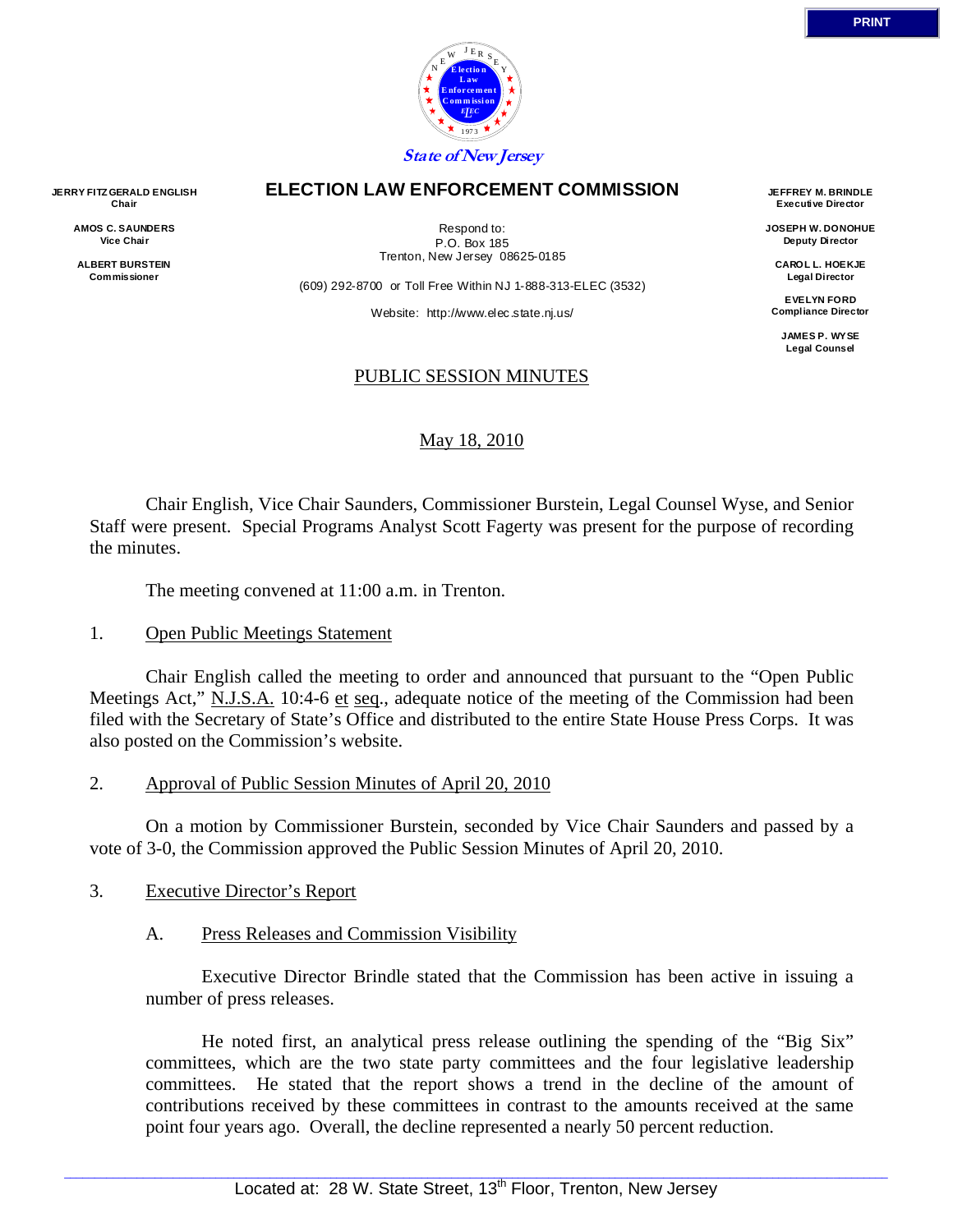# Public Session Minutes May 18, 2010 Page 2

 The Executive Director added that a second press release details the financial activity of county political party committees. The report shows that these committees have received 39 percent less contributions compared to the contributions received four years ago—a strong indication that the Pay-to-Play laws have had a significant impact.

 Executive Director Brindle said that the Commission also issued a final press release relating to the activity involved in the May Municipal elections. In total, \$13 million was raised while \$5.9 million was spent. The largest activity occurred in Newark, where \$9 million was raised, followed by Paterson and Bayonne. He added that these figures are down from the amounts raised and spent in previous years.

 Executive Director Brindle reported that there has been good coverage and favorable reception of the legislative recommendations outlined in the 2009 Annual Report. The most important of these involve the simplification and streamlining of State Pay-to-Play laws.

 Executive Director Brindle noted that he was interviewed by Mr. Rich Lee, Director of Communications for the Hall Institute Public Forum and that a video of the interview is available on the Commission's website.

# B. Executive Order No. 7

 Executive Director Brindle informed the Commission of the Appellate Court ruling which struck down the inclusion of unions representing groups in collective bargaining agreements in the State Pay-to-Play laws. Specifically, the court found that the Executive Order violated principles of the Separation of Powers, although other issues raised were not addressed by the Court. He added that the ruling, while indicating that an Executive Order may not override existing legislation, left open the door for future legislation having the same effect.

# C. 527 (Issue Advocacy) Organization Disclosure

 Executive Director Brindle informed the Commission that a bill pending in the Assembly would require the disclosure of financial activity of issue advocacy organizations. The bill, sponsored primarily by Assemblywoman Linda Greenstein, is a priority for the Commission. Executive Director Brindle testified on this issue on February 18, 2010. He added that such a law was now practical due to the Citizens United decision.

### D. Budget

 Executive Director Brindle reported that Vice Chair Saunders, Director of Finance and Administration Steven Dodson, and he attended a budget hearing on May 4, 2010. He noted that to date, there is no indication that the Legislature intends to reduce ELEC's budget.

#### E. Treasurer Training

 Executive Director Brindle announced upcoming treasurer training sessions. For campaign committees' treasurers, a training session was held on May 4, 2010, and two more will be held in September. He said that training sessions for treasurers of continuing political committees and political party committees will be held on June 24, September 27, and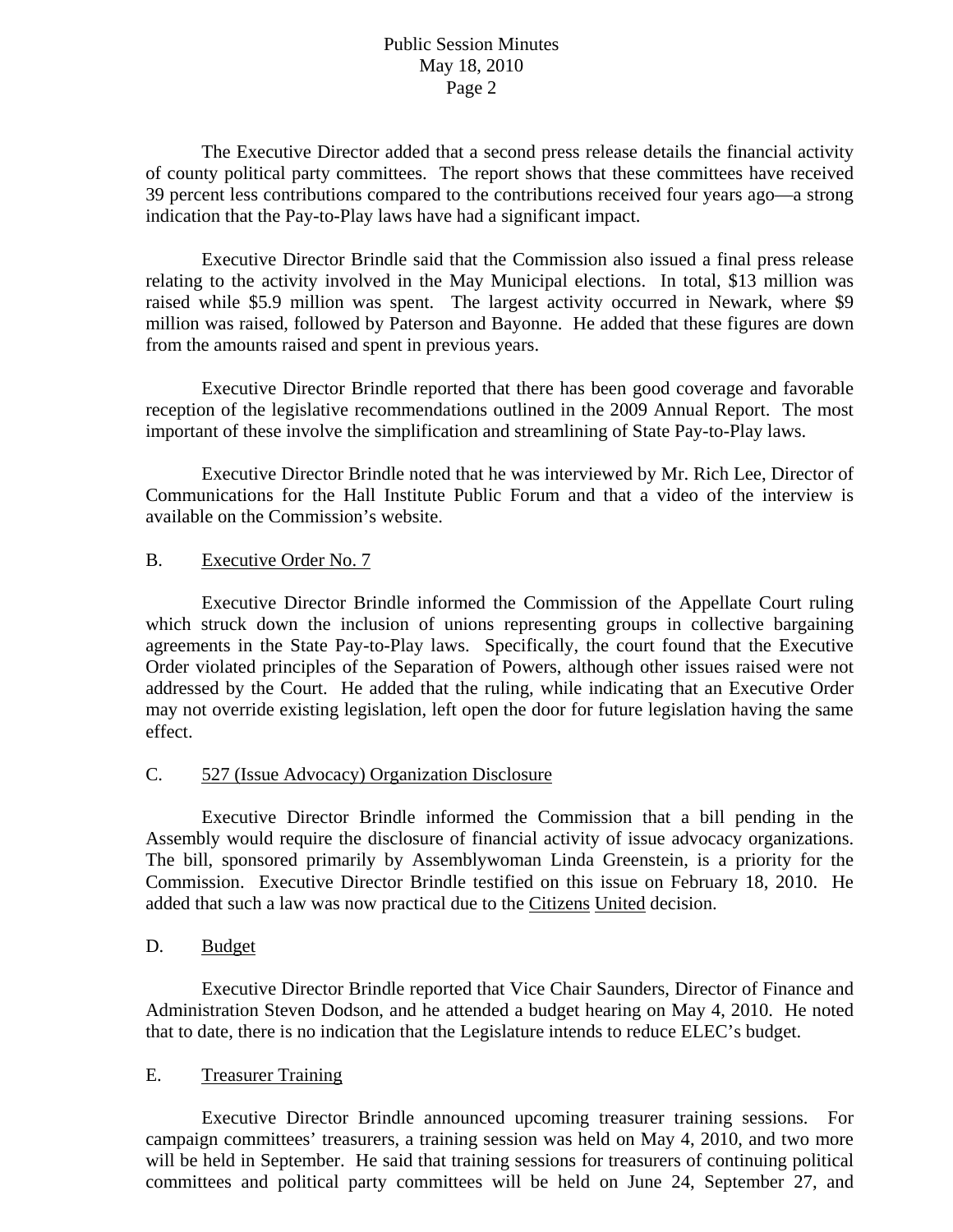### Public Session Minutes May 18, 2010 Page 3

December 9, 2010. He said the Commission will attempt to obtain remote locations to hold future sessions.

### F. State Ethics Commission—Disclosure Reports

 Executive Director Brindle notified the Commissioners that Executive Order No. 24 amended the original Executive Order to extend the filing deadline to August 25, 2010. He mentioned that if the Commissioners had already filed the disclosures by the original due date of May 15, 2010, there would be no duty to further report.

# G. Summer Meeting Schedule

- June 15, 2010 at 11:00 a.m. in Trenton;
- $\bullet$  July 20, 2010 at 11:00 a.m. in Trenton; and,
- August 17, 2010 at 11:00 a.m. in Trenton (if needed).

The Executive Director reminded the Commission of the Commission's intent expressed at the last meeting to form a group regarding the promotion of gubernatorial debates and the procedure through which the debate sponsors are selected. He stated that he would return to the Commission to report on any recommendations, and he asked for authority to proceed.

 Chair English stated her interest in hearing from a panel about how the debates might function in a different way.

Commissioner Burstein replied that he had followed up at the Chair's request to further explore the matter, and he had found that the lieutenant gubernatorial debate had experienced a number of problems, stemming from the fact that it was the first ever lieutenant gubernatorial debate. Also, it was the first time the sponsor had run a debate. He noted that under the statute, once the Commission selects the sponsors, the Commission steps back. Sponsors then deal directly with the campaigns, although this did not happen this time, resulting in the Commission playing an additional role. Commissioner Burstein believes that the Commission's role should not necessarily end upon the sponsor selection and he recommended that the Commission maintain a staff liaison.

On a motion by Vice Chair Saunders, seconded by Commissioner Burstein and passed by a vote of 3-0, the Commission directed Executive Director Brindle to select a panel to advise the Commission on matters relating to the gubernatorial and lieutenant gubernatorial debates.

 Chair English thanked Vice Chair Saunders for attending the budget meeting, and she thanked Executive Director Brindle and Deputy Executive Director Donohue for working on legislative priorities.

# 4. Resolution to go into Executive Session

 On a motion by Commissioner Burstein, seconded by Vice Chair Saunders and passed by a vote of 3-0, the Commission resolved to go into Executive Session to discuss anticipated litigation, which will become public as follows: